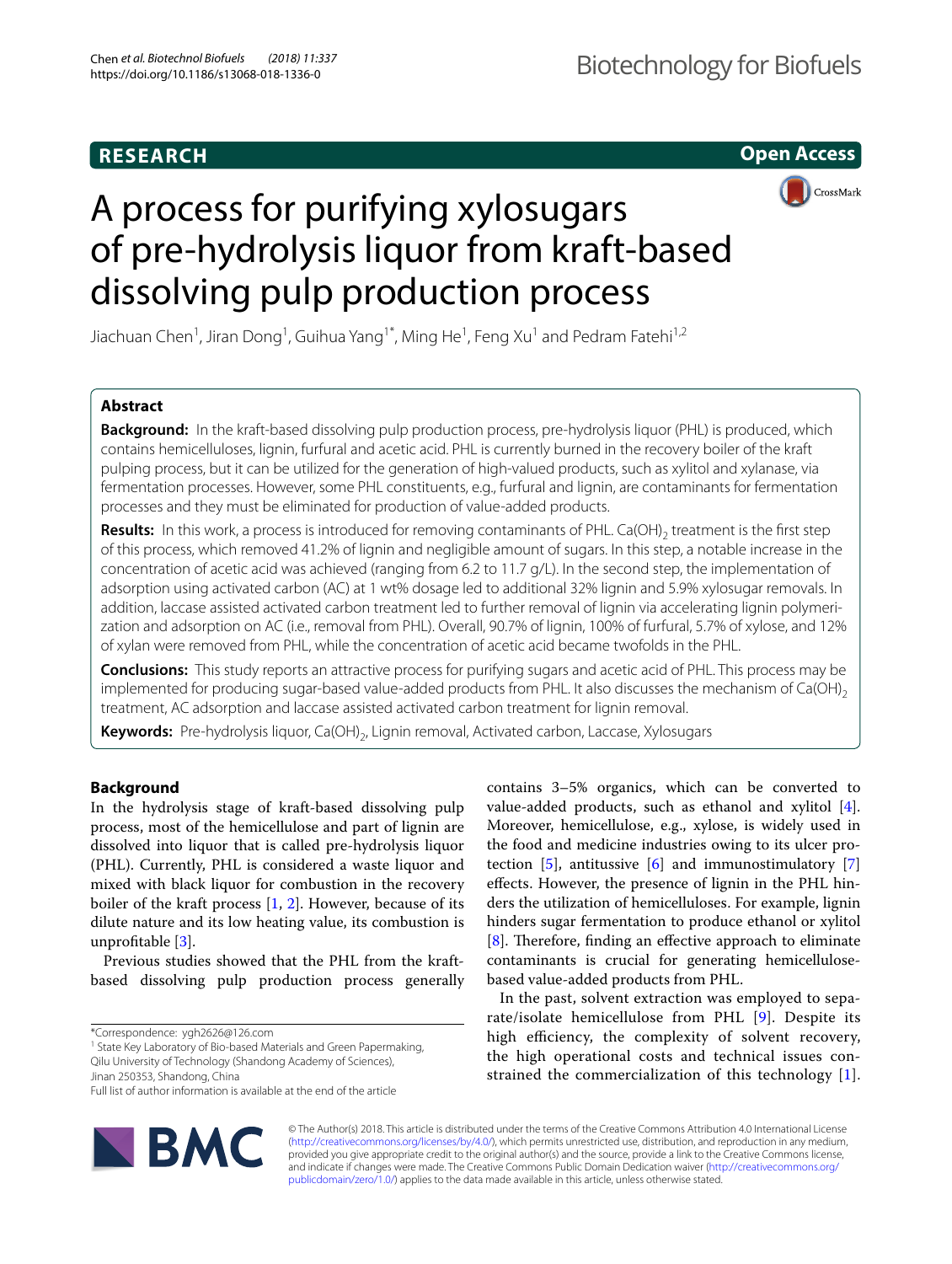Acidifcation has also been proposed to isolate lignin from PHL, but its effectiveness was defective [[10\]](#page-11-9). Other methods were also studied for purifying pentoses from PHL including (i) physical treatments, such as membrane extraction and activated carbon (AC) treatment  $[1, 11]$  $[1, 11]$  $[1, 11]$ ; (ii) chemical treatments, such as poly dimethyl diallyl ammonium chloride (PDADMAC) treatment; and (iii) biochemical treatments, such as laccase treatment  $[12]$  $[12]$ . Membrane extraction is effective, but it has a major flter blockage and is costly to operate [[13](#page-11-12)]. PDADMAC is poor in removing lignin, it is an expensive chemical and it may cause environmental issues  $[14]$  $[14]$ . Therefore, a more effective method should be developed for removing/isolating contaminants from PHL for facilitating hemicellulose usage.

In one study, lime treatment was an efective approach for removing lignin from PHL, but an extensive sugar degradation was reported at a high dosage of lime in PHL [[15](#page-11-14)]. Lime treatment may be an acceptable option if it is used at a low dosage, as it is well in harmony and is actually used in the kraft-based pulping process. Therefore, the first objective of this work is to study whether  $Ca(OH)$ , treatment can benefit the utilization of hemicelluloses of PHL.

Activated carbon (AC) has been vastly used as an adsorbent in industry  $[16]$  $[16]$ . It is a widely available and efective material for adsorption of lignin [[17\]](#page-11-16). However, AC adsorbs both lignin and hemicelluloses [[1](#page-11-0)]. In the past, AC was used to adsorb lignin and sugar from a mixed solution [\[3](#page-11-2)]. Lignin is hydrophobic, but sugars are hydrophilic, therefore, the adsorption of these chemicals on AC may be poor. The second objective of this work was to investigate if AC addition can be combined with other methods to increase its selectivity towards adsorbing PHL contaminants.

Recently, laccase, a copper-containing oxidase, has received attention for its sustainable selectivity for lignin removal under mild reaction conditions. It is known that laccase treatment can increase lignin's molecular weight  $[18]$  $[18]$ . This is attributed to the fact that laccase can polymerize small lignin molecules to make

them more hydrophobic, which can enhance lignin removal from PHL  $[1, 12]$  $[1, 12]$  $[1, 12]$  $[1, 12]$  $[1, 12]$ . The third objective of this work is to investigate the efect of laccase treatment on lignin removal from PHL.

In the past, some process operations were suggested for removing lignin from PHL, but these processes had limited removal efficiencies  $[1, 15, 18]$  $[1, 15, 18]$  $[1, 15, 18]$  $[1, 15, 18]$  $[1, 15, 18]$  $[1, 15, 18]$  $[1, 15, 18]$ . The main novelty of this work is the design of an attractive process via combining single state processes for efficiently separating contaminants from PHL, while maintaining xylosugars and acetic acid in the PHL for their possible utilization in downstream biochemical or chemical processes.

# **Methods**

# **Materials**

Industrially produced pre-hydrolysis liquor (PHL) was collected from a kraft-based dissolving pulp mill located in eastern China. Eucalyptus wood chips were used as raw materials. The pre-hydrolysis was performed at 170 °C for 60 min as it practiced at the mill. The chemi-cal constituents of PHL are listed in Table [1.](#page-1-0)  $Ca(OH)_{2}$ (particle size 5  $\mu$ m), H<sub>2</sub>SO<sub>4</sub>, dioxane, ethyl ether, pyridine, acetic anhydride, tetrahydrofuran (THF) and  $P_2O_5$ were all analytical grades and purchased from Tianjin Hengxing Company. Activated carbon was obtained from Guangzhou Haiyan Company. Laccase and 2, 2′-azino-bis (3-ethylbenzthiazoline-6-sulfonate) (ABTS) were purchased from Sigma-Aldrich. Laccase activity was determined by using a UV–vis spectrophotometer (Agilent Technologies, Palo Alto, America) at 420 nm and pH 4.5 at 20 °C with 0.5 mM ABTS as the substrate, as described by Mansfield  $[19]$  $[19]$ . One activity unit  $(U/$ mL) was defned as the amount of enzyme that oxidized 1 μmol of ABTS in a minute.

Figure [1](#page-2-0) shows the flow chart of the experimental procedure to purify xylosugars of the PHL. As seen in Fig. [1](#page-2-0), PHL was collected from hot water hydrolysis process and the hydrolyzed wood chips were subsequently used to produce dissolving pulp. PHL was treated by  $Ca(OH)_{2}$ , AC and laccase assisted AC for removing contaminants from PHL (i.e., purifying xylosugars in PHL).

<span id="page-1-0"></span>

|  | Table 1 Chemical constituents of original PHL |  |
|--|-----------------------------------------------|--|
|  |                                               |  |

| Monomeric form (q/L) |                  | Oligomeric form (g/L) |                  | Other products (g/L) |                  |
|----------------------|------------------|-----------------------|------------------|----------------------|------------------|
| Xylose               | $12.3 \pm 0.68$  | Xylose                | $23.3 \pm 0.79$  | Soluble lignin       | $9.7 \pm 0.49$   |
| Arabinose            | $0.2 \pm 0.005$  | Arabinose             | $0.1 \pm 0.006$  | Acetic acid          | $6.2 \pm 0.26$   |
| Galactose            | $0.4 \pm 0.013$  | Galactose             | $1.4 + 0.067$    | Furfural             | $1.9 + 0.1$      |
| Glucose              | $0.4 \pm 0.017$  | Glucose               | $1.2 \pm 0.055$  | <b>HMF</b>           | $0.4 + 0.032$    |
| Mannose              | $0.3 + 0.006$    | Mannose               | $1.0 \pm 0.03$   |                      |                  |
| Total                | $13.6 \pm 0.721$ | Total                 | $27.0 \pm 0.948$ | Total                | $18.2 \pm 0.453$ |

*HMF* hydroxymethylfurfural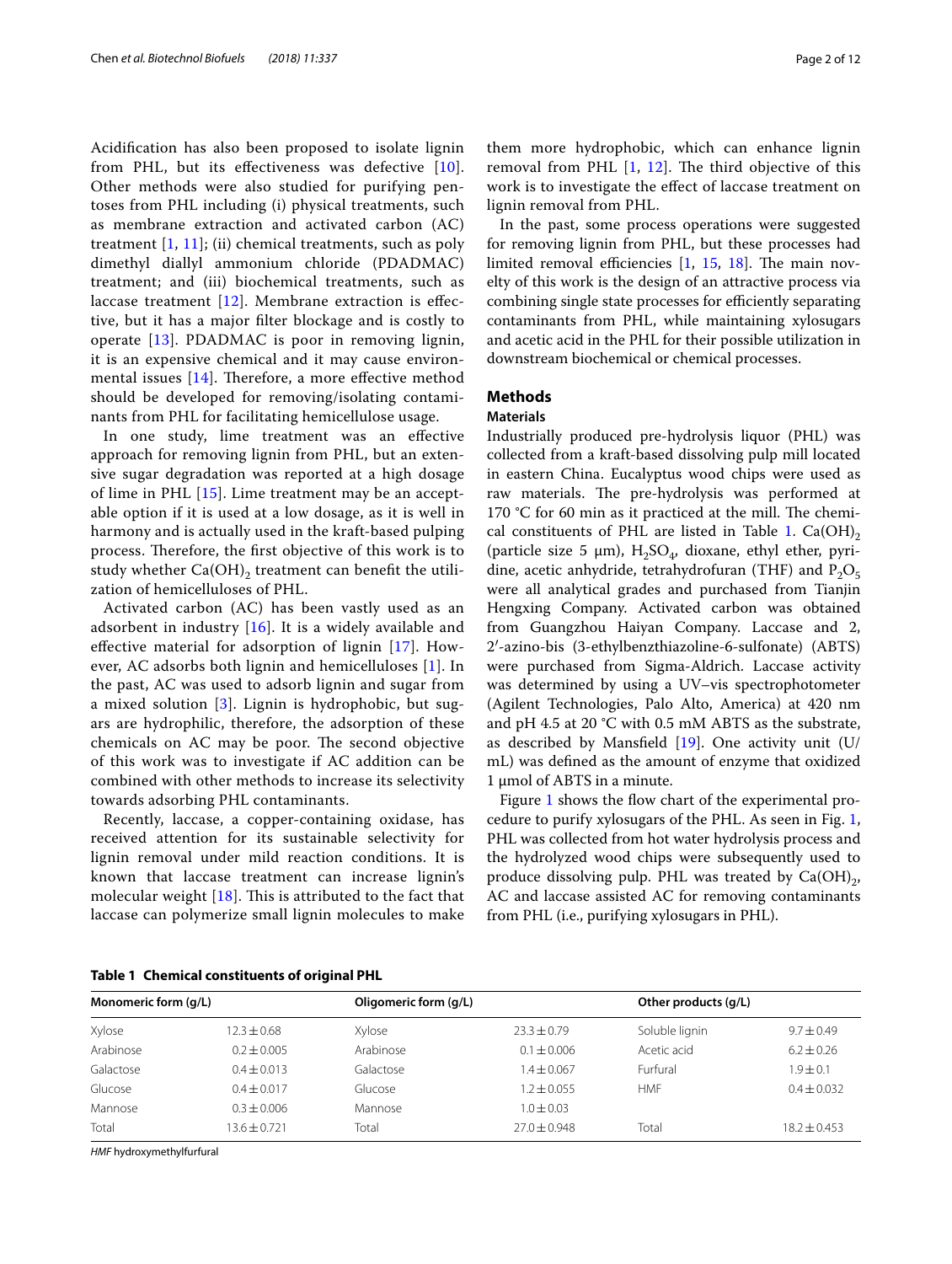

# <span id="page-2-0"></span>**Ca(OH)2 treatment of PHL**

 $Ca(OH)_{2}$  treatment experiments was conducted at 25 °C. Different amounts (0.5–4.0 g) of  $Ca(OH)$ <sub>2</sub> were added into glass flasks containing 100 g of PHL. The mixtures were stirred at 250 rpm for 5 min at room temperature. These conditions were selected according to literature results and process optimization (not shown)  $[15]$  $[15]$ . The treated liquors were centrifuged at 4500 rpm for 3 min. The precipitates (containing calcium hydroxide particles) were collected for Fourier transform infrared spectroscopy (FT-IR) analysis. The

frst fltrates of PHL were neutralized to pH 7 by using  $H_2SO_4$  for forming precipitates of  $CaSO_4$  and then were centrifuged to obtain the fltrates of PHL, which were denoted as PHL-1st (Fig. [1](#page-2-0)). Each experiment was repeated three times to ensure the experimental repeatability. The error bars show the variations in the experimental results.

# **1st AC adsorption stage**

The adsorption experiments were performed at 25  $^{\circ}$ C with adding diferent dosages of activated carbon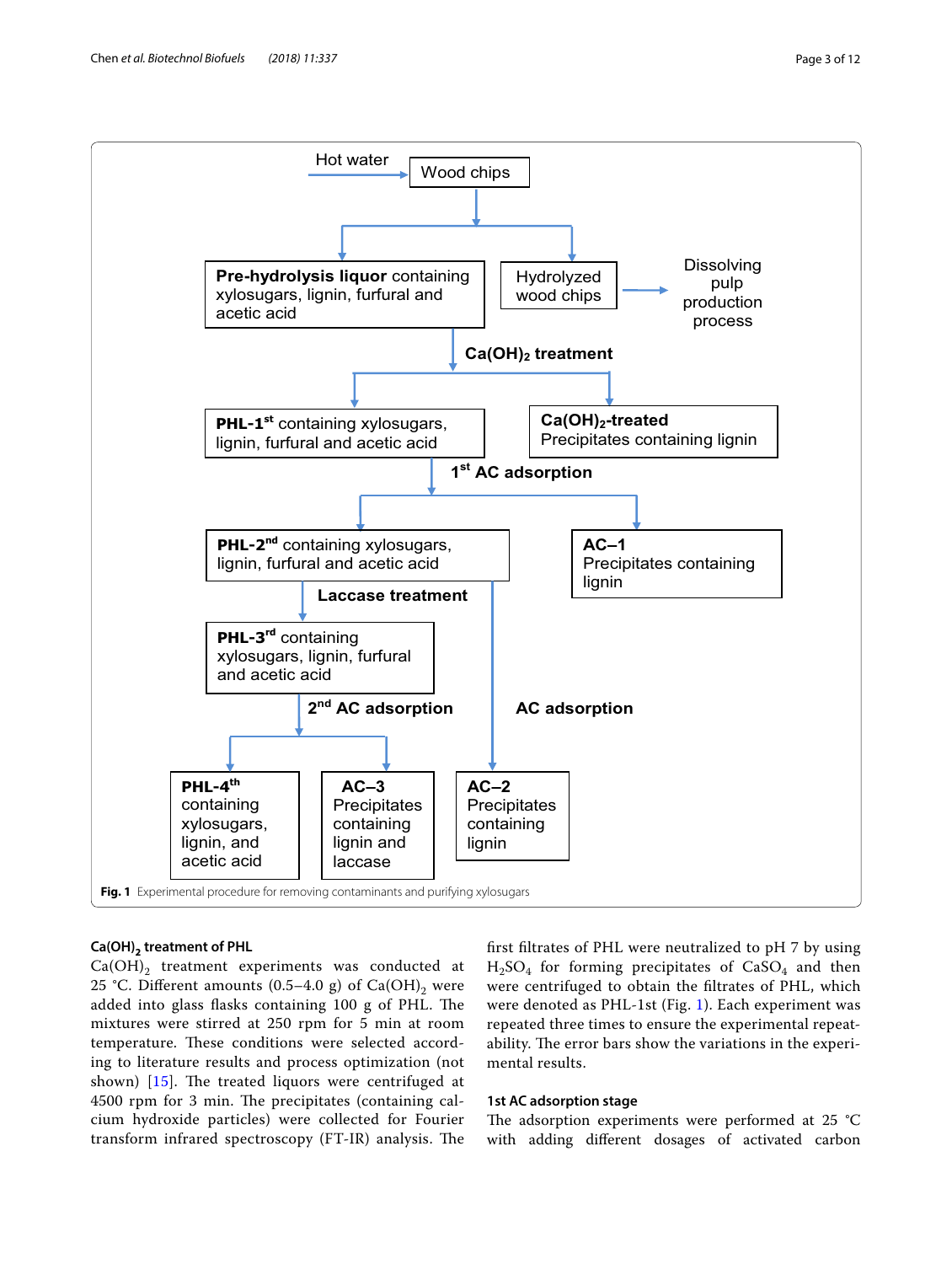(0.5 wt%, 1.0 wt%, 2.0 wt%, 4.0 wt% and 6.0 wt%) to 100 g of PHL-1st in glass flasks. The agitation was performed at 150 rpm for 5 min (Fig. [1\)](#page-2-0). Then, the samples were filtered using regular filter papers. The filtrates of this process were collected as PHL-2nd. The precipitates were collected as AC-1. It should be stated that the adsorption of PHL components on the flter papers used in this study was tested, and the results confrmed negligible removals. Therefore, filtration had minimal impact on the removal of PHL components.

#### **Laccase assisted AC treatment**

#### **Laccase treatment**

Laccase treatment experiments were carried out in Erlenmeyer fasks at 150 rpm of shaking rate and diferent treating conditions. The dosages of laccase varied from 0 to 10  $U/g$  in 30 g of PHL-2nd. The pH of this treatment ranged from 4 to 8. The treating temperature and time were 25–55 °C and 1–5 h, respectively. In this test, the mixture was boiled for 10 min to deactivate laccase after laccase treatment. The mixtures were collected as PHL-3rd. The effect of laccase treatment on the average molecular weight (Mw) and number-average molecular weight (Mn) of lignin of the PHL before (for PHL-2nd) and after (for PHL-3rd) this treatment was evaluated.

#### **2nd AC adsorption stage**

The PHL-3rd obtained under the optimal laccase treatment conditions was mixed with 0.2 wt% to 1.2 wt% of AC. The other conditions of this AC adsorption stage were same as those of the frst AC adsorption stage. After the treatment, the mixtures were fltered using flter papers and the collected fltrate was denoted as PHL-4th. The collected treated AC was denoted as AC-3 and its surface area and pore structure were analyzed.

To understand the infuence of laccase treatment on the contaminant removal, 1 wt% of AC was added into PHL-2nd, and the treated AC of this step was denoted as AC-2 after collection. The other experimental conditions in this step were the same as those followed for producing AC-3, but without the laccase treatment.

#### **Chemical component analysis**

The monosaccharide concentrations in PHL were determined by an ion chromatography  $(ICS-5000+$ , Thermo Scientifc, America), which was equipped with a Dionex CarboPac PA20 column (3  $mm \times 150$  mm, Thermo Scientifc, America) and an ED40 electrochemical detector. Samples were run at 30 °C and the flow rate was 0.4 mL/ min in this instrument. The mobile phase used in the chromatography consisted of 4% of 50 mmol/L NaOH and 96% of ultrapure water for a period of 22 min. Then, the eluent was switched to 40% of 1 mol/L NaCOOCH<sub>3</sub>, 20% of ultrapure water and 40% of 50 mmol/L NaOH for another 5 min; and it was fnally switched to 20% of ultrapure water and 80% of 250 mmol/L NaOH for another 28–35 min. For measuring the concentration of oligosaccharides in solutions, an additional acid hydrolysis step was carried out on the collected samples under the conditions of 4% sulfuric acid concentrations at 121  $^{\circ}$ C for 1 h in an oil bath. Then, the concentrations of sugars in the acidifed samples were determined following the method stated above. The concentration of oligosaccharides was determined via subtracting the concentration of monosaccharides before this acid hydrolysis step from that obtained after the acid hydrolysis stage.

The concentrations of acetic acid, furfural and hydroxymethylfurfural (HMF) in the solutions were measured by a Shimadzu LC-20T high performance liquid chromatography (HPLC) system (Japan), which was equipped with a SUPELCOGEL C-610H column (30 cm  $\times$  7.8 mm, Sigma-Aldrich, America) and a SPD-20A detector. Samples were run at 30 °C and eluted at 0.7 mL/min, and mobile phase was  $0.1\%$  H<sub>3</sub>PO<sub>4</sub>. The samples were filtered using a 0.22 μm Nylon syringe flter prior to the analysis.

The concentration of lignin in solutions was determined by a UV/vis spectrophotometer (Agilent Technologies, Palo Alto, America) according to the TAPPI standard TAPPI UM 250 method at wavelength of 205 nm [[20\]](#page-11-19).

#### **Particle size analyses**

The particle size of the components in PHL was measured by a particle size analyzer, Malvern Zetasizer Nano ZSP (Malvern, UK). The scattering angle and operating wavelength were 90° and 658 nm, respectively. The mean diffusion coefficient was obtained using a dynamic light scattering (DLS) (Malvern, UK) measurement. The hydrodynamic sizes of the components in PHL were calculated following Stokes–Einstein Equation  $[21]$ . The sample was diluted 50 times and filtered using  $0.22 \mu m$ nylon flters before the measurement.

#### **Lignin isolation**

The lignin of the PHL untreated and treated by laccase was isolated by following the method described in the lit-erature [[22\]](#page-11-21). The PHL was acidified to pH 2 by  $H_2SO_4$ , and its lignin was precipitated and separated by centrifugation at 5000 rpm. The precipitated lignin sample was thoroughly washed with distilled water to neutrality. Then, the lignin obtained after washing was dissolved in dioxane (9/1 vol/vol) and precipitated in ether under constant stirring. The precipitated lignin was dried in vacuum over  $P_2O_5$ .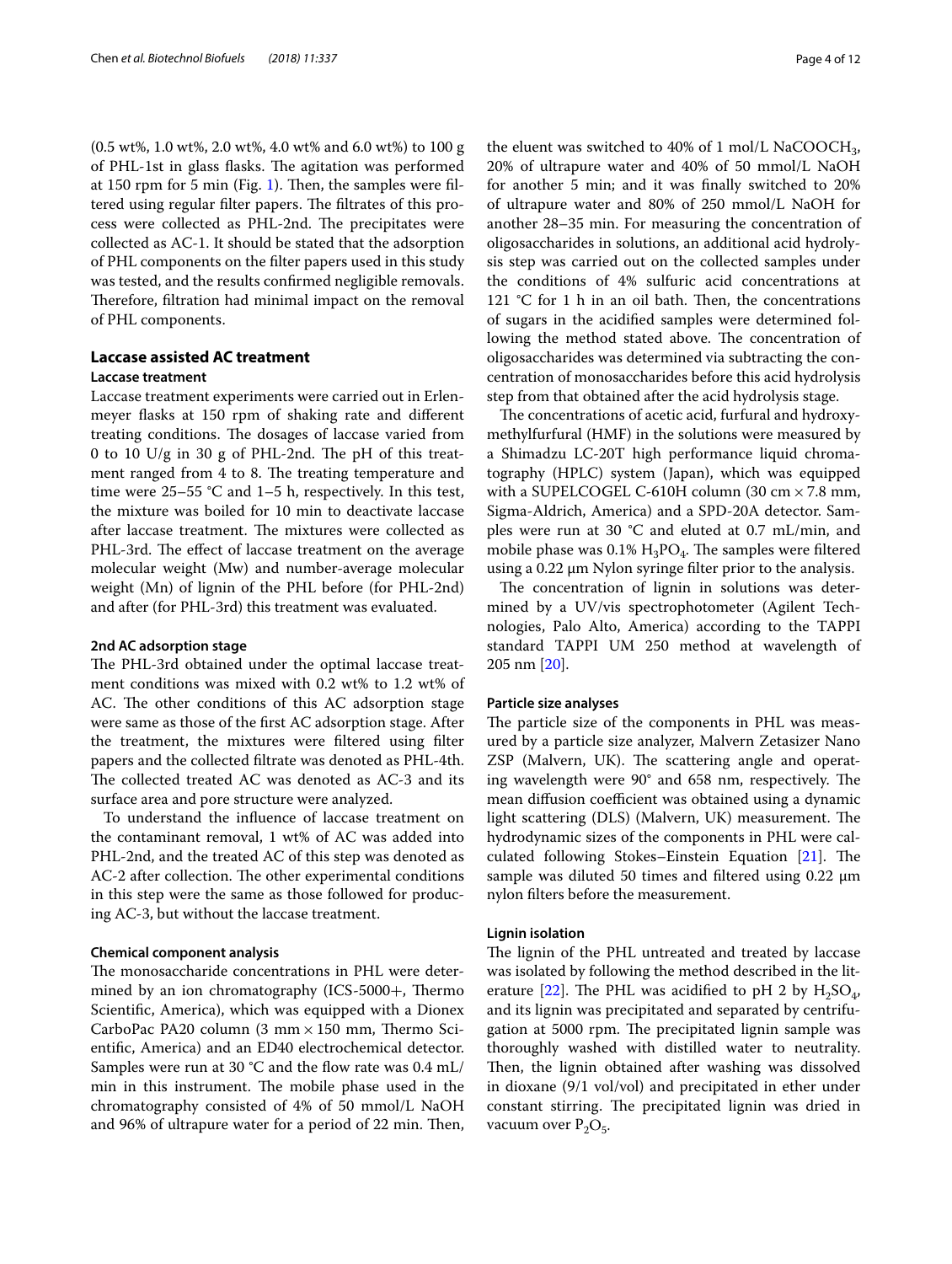#### **Acetylation and gel permeation chromatography**

The lignin samples obtained previously (200 mg) were acetyl-brominated in a mixture of 10 mL of dry pyridine/acetic anhydride (1/2 vol/vol) and kept in the dark for 72 h (room temperature, 25 °C). Once the bromination was complete, the solutions were added to a tenfold volume of ethyl ether. The mixture was centrifuged, and the acetylated lignin was recovered as precipitates. Subsequently, the precipitates were purifed by successive washing with ethyl ether and dried under vacuum over  $P_2O_5$ . The purified lignin was dissolved in tetrahydrofuran (THF). Then, the weight average (Mw) and number average molecular (Mn) weights of acetylated lignin were determined by a gel permeation chromatography (GPC) using a Shodex KF-802.5 column with UV detection (280 nm) and diferential refractive index (RI) detection. The analyses were carried out at 30  $^{\circ}$ C using THF as the eluent at the fow rate of 1 mL/min.

#### **Characterization of Ca(OH)2 and activated carbon**

The surface functional groups of  $Ca(OH)_2$  and AC before and after treatment were characterized by using a Fourier transform infrared spectrometer (VERTEX70, Bruker, Germany). The oven-dried samples were embedded in KBr pellets in a mixture of about 1 wt% KBr. The spectra were monitored in a transmittance band mode in the range 500–2500 cm $^{-1}$ .

The BET surface area and pore structure characteristics of original AC, AC-2 and AC-3 were determined by using a surface area analyzer (v-sorb2800p, Gold APP Instrument Corporation, Beijing, China) via nitrogen adsorption/desorption isotherms. About 0.1 g of AC was pretreated at 110 °C overnight for contamination removal. Afterward, the measurement was carried out using nitrogen as a probe at 77 K overnight.

#### **High heating values (HHV) analysis**

Organic elements (C, H, O, N and S) of AC before and after treatment were estimated by using a Vario EL III Elementar (USA). About 2.5 mg of sample was pretreated at 105 °C overnight for moisture removal. High heating value (HHV) was calculated following Eq. [1](#page-4-0) [\[23\]](#page-11-22).

$$
HHV(MJ/kg) = 0.3491C + 1.1783H + 0.1005S
$$

$$
- 0.1034O - 0.0151N - 0.021A
$$
 (1)

where, C, H, S, O, N, and A represent carbon, hydrogen, sulfur, oxygen, nitrogen, and ash content (wt%) of the samples, respectively.

# **Results and discussion**

#### **Chemical analysis of original PHL**

The chemical constituents of the original PHL are shown in Table [1.](#page-1-0) It can be seen that xylosugars were the



<span id="page-4-1"></span>primary components of PHL as hardwood was used in the dissolving pulp production process, and these fndings are similar to those reported earlier [[3,](#page-11-2) [24\]](#page-11-23).

#### **Ca(OH)2 treatment**

<span id="page-4-0"></span>The effect of  $Ca(OH)_{2}$  dosage on the removal of acetic acid, lignin and furfural in PHL is shown in Fig. [2](#page-4-1)a. The pH of the PHL increased rapidly with increasing  $Ca(OH)_{2}$ dosage. However, the pH was changed negligibly when  $Ca(OH)_{2}$  dosage was more than 2 wt%, which was most probably due to the limited solubility of the  $Ca(OH)_{2}$  in PHL. The removal of lignin increased by about 50% when  $Ca(OH)$ <sub>2</sub> dosage was increased to 2%. It was reported that calcium could generate complexes with lignin, which implied that the complexation between lignin of PHL and dissolved calcium ions might have contributed to the removal of lignin  $[15]$  $[15]$ . In addition, the adsorption of lignin onto the  $Ca(OH)_{2}$  particles might have contributed to the lignin removal from PHL [[3,](#page-11-2) [15\]](#page-11-14).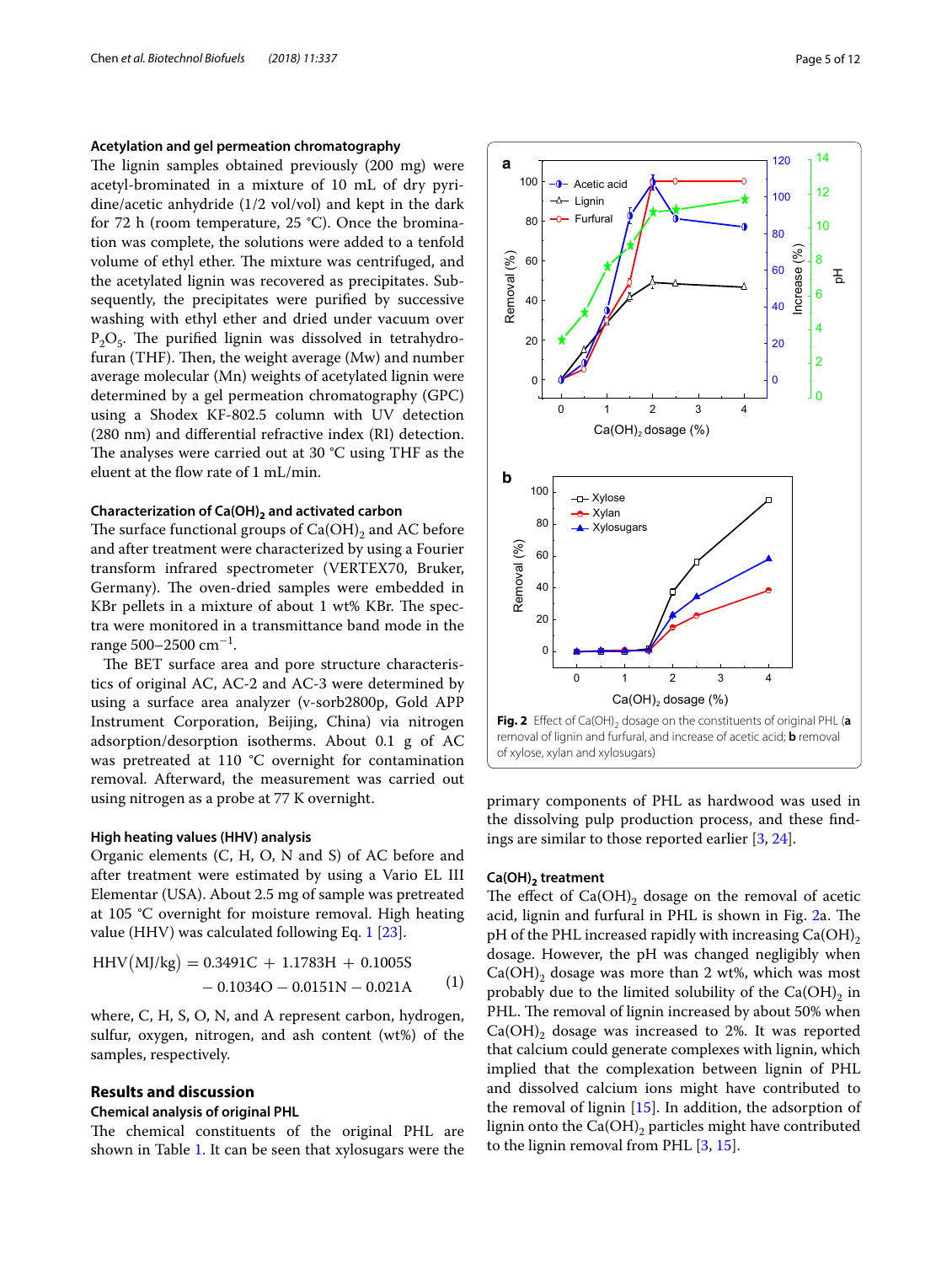The removal of furfural increased by 49% at 1.5 wt% of  $Ca(OH)$ <sub>2</sub> in PHL. Furfural in the PHL was all removed with further increasing  $Ca(OH)_2$  dosage. The reason might be that furfural was oxidized under alkaline conditions. On the other hand, with increasing  $Ca(OH)$ <sub>2</sub> dosage from 0 to 2 wt%, the acetic acid concentration increased from 6.2 to 12.9 g/L, which was due to the cleavage of acetyl groups of hemicellulose dissolved in PHL [[15](#page-11-14)]. A further increase in  $Ca(OH)$ , dosage decreased the acetic acid concentration slightly. This change was presumably due to the adsorption of acetic acid onto calcium hydroxide particles as reported earlier [\[3,](#page-11-2) [15](#page-11-14)].

Interestingly, the increase in  $Ca(OH)$ <sub>2</sub> dosage to more than 2 wt% did not improve the removal of organics from PHL, which implied that the pH change of PHL and complexation between the PHL constituents and the dissolved  $Ca(OH)$ <sub>2</sub> played more important roles than physical adsorption of organic materials on undissolved calcium oxide.

 $Ca(OH)$ <sub>2</sub> treatment had a negligible effect on xylosugar removal when the  $Ca(OH)_2$  dosage was below 1.5 wt% (Fig. [2b](#page-4-1)). However, with further increase of  $Ca(OH)$ <sub>2</sub> dosage from 1.5 to 4 wt%, the removal of xylosugar was signifcantly increased from 1 to 58%. One of reasons for this phenomenon was attributed to the hydroxide-catalyzed degradation reactions of xylosugars [\[25](#page-11-24)], and another reason might be the adsorption of xylosugars onto the calcium hydroxide particles, especially at a high  $Ca(OH)_{2}$ dosage  $[15]$  $[15]$ . Therefore, for the purpose of removing lignin with minimum loss of xylosugars, the optimal dosage of 1.5 wt%  $Ca(OH)$ <sub>2</sub> was selected for further analysis.

The functional groups of the treated and untreated  $Ca(OH)$ <sub>2</sub> were analyzed by the FTIR (Fig. [3\)](#page-5-0). Several peaks appeared on the spectrum of  $Ca(OH)_2$ . Peaks at

<span id="page-5-1"></span><span id="page-5-0"></span>

1514 and 915  $\text{cm}^{-1}$  could be ascribed to the vibration of the aromatic skeletal and the C–H bending of aro-matic nucleus, respectively [[26](#page-11-25)]. The peaks at 1460  $cm^{-1}$ could be attributed to the deformation of C–H (methyl and methylene) [[27\]](#page-11-26). In addition, the peaks at 1240 and 1030 cm<sup>−</sup><sup>1</sup> could be assigned to the C–H and C–O bending of guaiacyl ring [\[28](#page-11-27)]. It was confrmed from FTIR spectrum that a portion of lignin and lignin-derivatives were adsorbed on  $Ca(OH)_{2}$  particles in the process of  $Ca(OH)<sub>2</sub>$  treatment.

#### **1st AC adsorption**

The PHL-1st (i.e., PHL of the  $Ca(OH)_2$  treatment) was treated with AC for removing contaminants from PHL and the results are shown in Fig. [4.](#page-5-1) It can be seen from

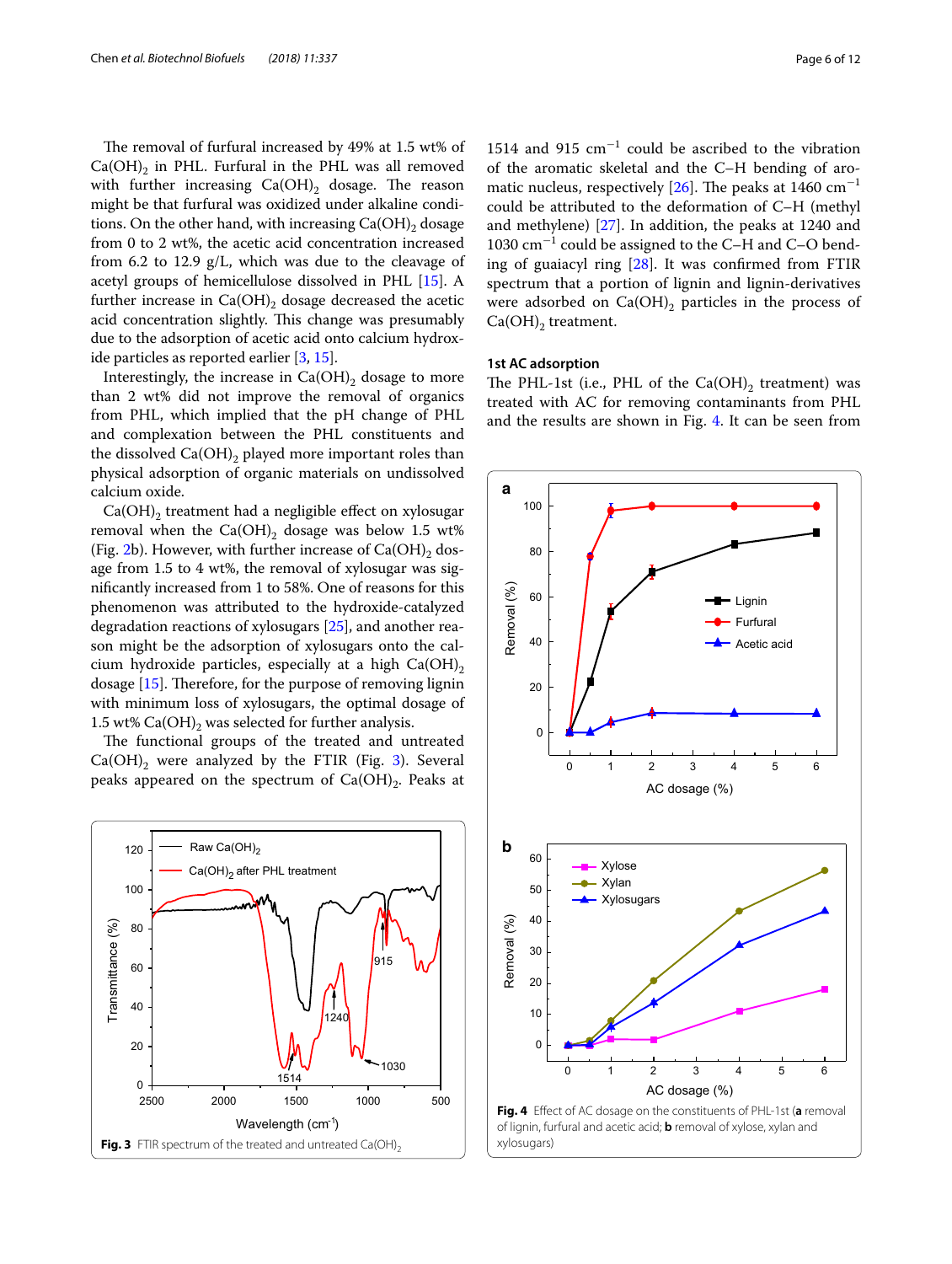

<span id="page-6-0"></span>Fig. [4a](#page-5-1) that the removal of lignin and furfural were 53.5% and 98.0%, respectively, at 1 wt% AC dosage. Further increase in the AC dosage had a slight effect on the contaminant removal. However, AC treatment had no efect on the removal of acetic acid.

Figure [4](#page-5-1)b showed that the removal of xylosugars was signifcantly increased with the AC dosage increase, which is due to its higher adsorption on the AC surface. At a lower AC dosage  $(<1.0$  wt%), there are only limited adsorption for lignin, furfural and xylosugars on activated carbon. Lignin and furfural are more hydrophobic than xylosugars, and thus they were easy to be removed by adsorption [\[4,](#page-11-3) [16](#page-11-15)]. Almost all of lignin and furfural were removed at a higher dosage of AC at the expense of some xylosugar removals, which implied that the selectivity of AC adsorption decreased.

The removal of xylosugars was mainly attributed to their adsorption onto AC. As reported earlier, oligosugars have lower solubility and higher tendency for isolation from solutions [\[1](#page-11-0)]. It was well illustrated that xylan has higher value than xylose for pharmaceutical and food applications [[29\]](#page-11-28). Hence the optimal AC dosage was selected as 1 wt% based on the minimum of xylan removal.

The treated AC-1 and untreated AC were analyzed by FTIR, and the results are shown in Fig. [5](#page-6-0). It can be seen that several peaks appeared after adsorbing organics on AC-1. The peak at 1420  $\mathrm{cm}^{-1}$  is ascribed to the carboxyl vibration of sodium carboxylate. The peaks at 1240 and 1030  $\rm cm^{-1}$  could be assigned to the C–H and C–O bending of guaiacyl ring [\[28\]](#page-11-27). FTIR spectrum illustrated that parts of lignin and lignin-derivatives were adsorbed onto AC in the AC adsorption process.

# **Laccase assisted AC treatment**

The aim of laccase assisted AC treatment is to polymerize the low molecular weight lignin of PHL-2nd by laccase so that their adsorption on AC is improved. The optimal laccase dosage, pH, treatment temperature and time were studied in the laccase treatment process, and the results are shown in Fig. [6.](#page-7-0) As can be seen, the maximum lignin removal was obtained at a 5 U/g of laccase dosage and pH 5, respectively (Fig.  $6a$  $6a$ ). The laccase treatment was effective in a wide range of pH from 4.8 to 8 (Fig. [6](#page-7-0)b). The optimal temperature for laccase treatment was 45 °C and a higher temperature reduced the lignin removal rate. The optimal reaction time for laccase treatment was 3 h (Fig. [6](#page-7-0)d), and an increase in the treatment time did not afect the lignin removal. Lignin polymerization reaction is a radical–radical coupling reaction that would start by the laccase oxidation of phenolic end groups  $[30]$  $[30]$  $[30]$ . Thus, laccase facilitated the polymerization of lignin and the subsequent isolation of polymerized lignin due to its low solubility  $[1]$  $[1]$ . The optimal conditions of laccase treatment were 5.0 U/g of laccase dosage, pH 5, 45 °C and 3 h based on the maximum lignin removal achieved in this process.

The molecular weight of lignin of the PHL treated and untreated by laccase were analyzed as listed in Table [2](#page-7-1). The molecular weight of lignin in PHL-2nd was too small to be determined, and thus is not reported. The results showed that the molecular weight (Mw) of lignin obtained under optimized conditions was 127% larger than that before laccase treatment, which supported the conclusion that lignin grafting/coupling reactions were induced by laccase  $[24]$  $[24]$ . It can also be seen in Table [2](#page-7-1) that a high temperature (60 °C) made laccase deactivated, confirming the results shown in Fig.  $6c$  $6c$ . In addition, by increasing the treatment time from 3 to 24 h, the molecular weight of lignin increased slightly, the weight average molecular weight (Mw) increased from 6218 to 7418 g/ mol, while its number average molecular weight (Mn) negligibly changed. The reason might be due to the fact that the molecular weight of lignin became sufficiently large in polymerization process that caused the steric hindrance for further extension of polymerization at a laccase treatment prolonged time [[12\]](#page-11-11).

PHL-3rd was obtained under the optimal laccase treatment conditions. PHL-3rd was treated in the 2nd stage of AC adsorption at diferent AC dosages, and the results are shown in Fig. [7.](#page-8-0) It can be seen that the removal of lignin, acetic acid and xylosugars from the PHL-3rd increased by 64%, 6% and 3%, respectively, with increasing the AC dosage from 0 to 1 wt%. However, with further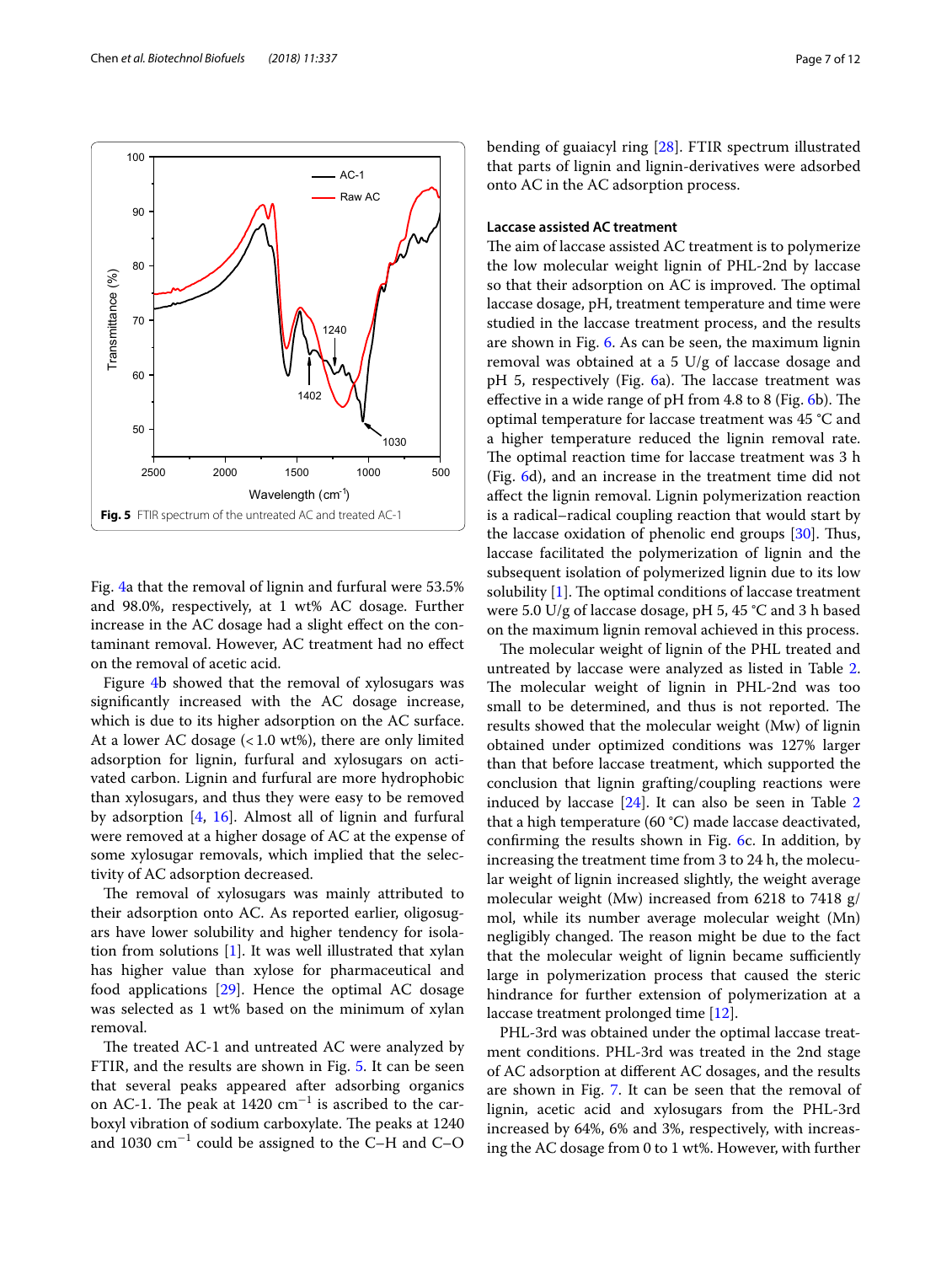

<span id="page-7-1"></span><span id="page-7-0"></span>**Table 2 Molecular weight of lignin in PHL treated and untreated with laccase**

| Lignin                                                   |      | $Mn (q/mol)$ $Mw (q/mol)$ | Mw/Mn |
|----------------------------------------------------------|------|---------------------------|-------|
| Before laccase treatment in<br>PHI-2nd                   | 3065 | 4909                      | 1.60  |
| Laccase treated under optimized<br>conditions in PHI-3rd | 3705 | 6218                      | 1.67  |
| Laccase treated for 24 h in<br>PHI-3rd                   | 3690 | 7418                      | 201   |
| Laccase treated at 60 °C in<br>PHI-3rd                   | 3339 | 5518                      | 165   |

*Mn* number average molecular weight, *Mw* weight average molecular weight, *Mn/Mw* polydispersity

increase in the AC dosage, the removal of lignin and acetic acid slightly decreased, while the xylosugars removal increased rapidly. Therefore, the optimal AC dosage was of 1.0 wt%, resulting the maximum lignin removal and the minimum xylosugars removal from PHL.

The changes in the specific surface area and pore volume of the treated AC and the raw AC are listed in Table [3](#page-8-1). The total specific surface area and pore volume of AC-2 and AC-3 decreased signifcantly compared to those of raw AC as lignin adsorbed on their surfaces and decreased their micropore surface and volume. However, the mesopore volume and its surface area changed slightly compared to micropore.

The hydrodynamic diameters of components in PHL-3rd are listed in Table [4](#page-8-2). It can be seen that the constituents of the PHL-3rd were in the size of 200–500 nm. As a result, the constituents of the treated PHL infuenced the pore characteristics of micropores of AC and its adsorbing efficiency. Therefore, their adsorption affected the pore characteristics of micropores, however, the amount of adsorbed components and the size of these components were such that they did not fully occupy all the space and area in the mesopores  $[1, 9]$  $[1, 9]$  $[1, 9]$ . In addition, compared with AC-2, the mesopore surface area and volume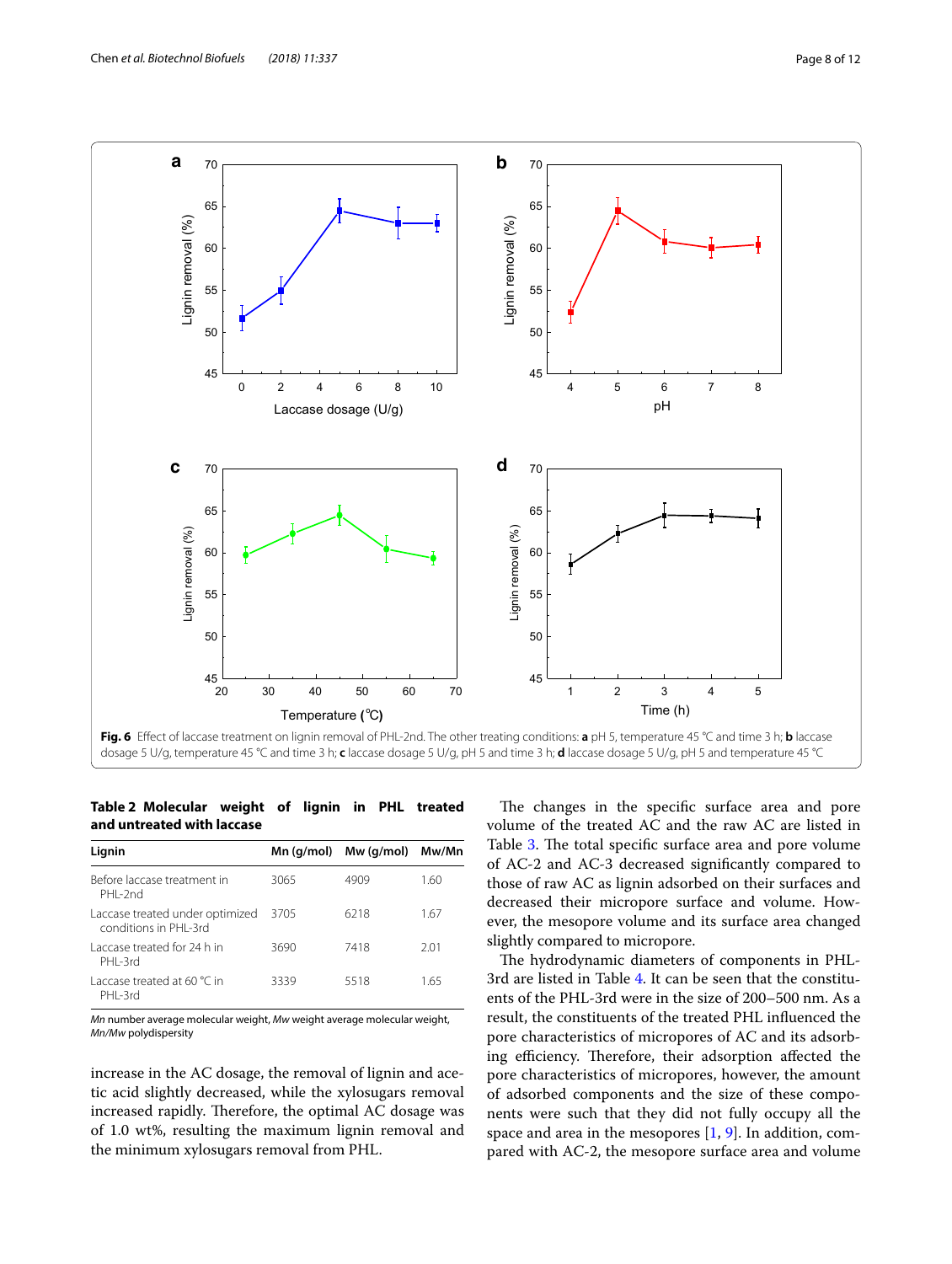of AC-3 were reduced more dramatically. Therefore, laccase treatment made larger lignin polymers that they adsorbed on AC more efectively.

The hydrodynamic sizes of the components in the PHL obtained from diferent treating steps are shown in Table [4.](#page-8-2) The results showed that the particle size of PHL reduced after treating by  $Ca(OH)$ <sub>2</sub> and 1st AC adsorption stage. However, laccase treatment increased the particle size due to laccase-induced polymerization of lignin. The subsequent 2nd AC adsorption stage treatment led to the removal of almost all lignin. Therefore, the particle size of components of PHL-4th was very small.

# **Overall performance**

Table [5](#page-9-0) shows the concentration of lignin, acetic acid, furfural and xylosugars at each treatment step. It can be seen that, after  $Ca(OH)_{2}$  treatment, the concentration of lignin and furfural of PHL decreased by 41.2% and 47.4%, respectively. The concentration of xylose and xylan changed negligibly and the concentration of acetic acid increased twofolds, which showed the high selectivity of  $Ca(OH)_{2}$  treatment process. The 1st AC treatment and laccase assisted 2nd AC treatment were efective in removing lignin and furfural, but ineffcient in removing acetic acid. Overall, the concentration of lignin decreased by 90.7% and furfural was entirely removed from PHL. Compared to the original

<span id="page-8-1"></span><span id="page-8-0"></span>

| AC     | Surface area $(m^2/g)$ |                              |               | Pore volume $(cm3/g)$ |                   |        |
|--------|------------------------|------------------------------|---------------|-----------------------|-------------------|--------|
|        | $S_{\textrm{BET}}$     | $\mathcal{P}_{\text{micro}}$ | <b>P</b> meso | $V_{\mathsf{BET}}$    | V <sub>micr</sub> | ' meso |
| Raw AC | 1185.4                 | 707.7                        | 435.5         |                       | 0.3               | 0.7    |
| $AC-2$ | 173.0                  |                              | 172.3         | 0.3                   |                   | 0.3    |
| $AC-3$ | 107.4                  |                              | 105.7         |                       |                   | 0.2    |

*AC-2* precipitates obtained by treating PHL-2nd, *AC-3* precipitates obtained by treating PHL-3rd



<span id="page-8-2"></span>

| Table 4 Hydrodynamic size of |  | the components |
|------------------------------|--|----------------|
| from different PHLs          |  |                |

| Samples of PHL | Particle size (nm) |
|----------------|--------------------|
| Origin PHL     | $342 - 825$        |
| $PHI-1st$      | 255-458            |
| PHI-2nd        | $255 - 342$        |
| PHI-3rd        | 255-531            |
| PHI-4th        | < 21               |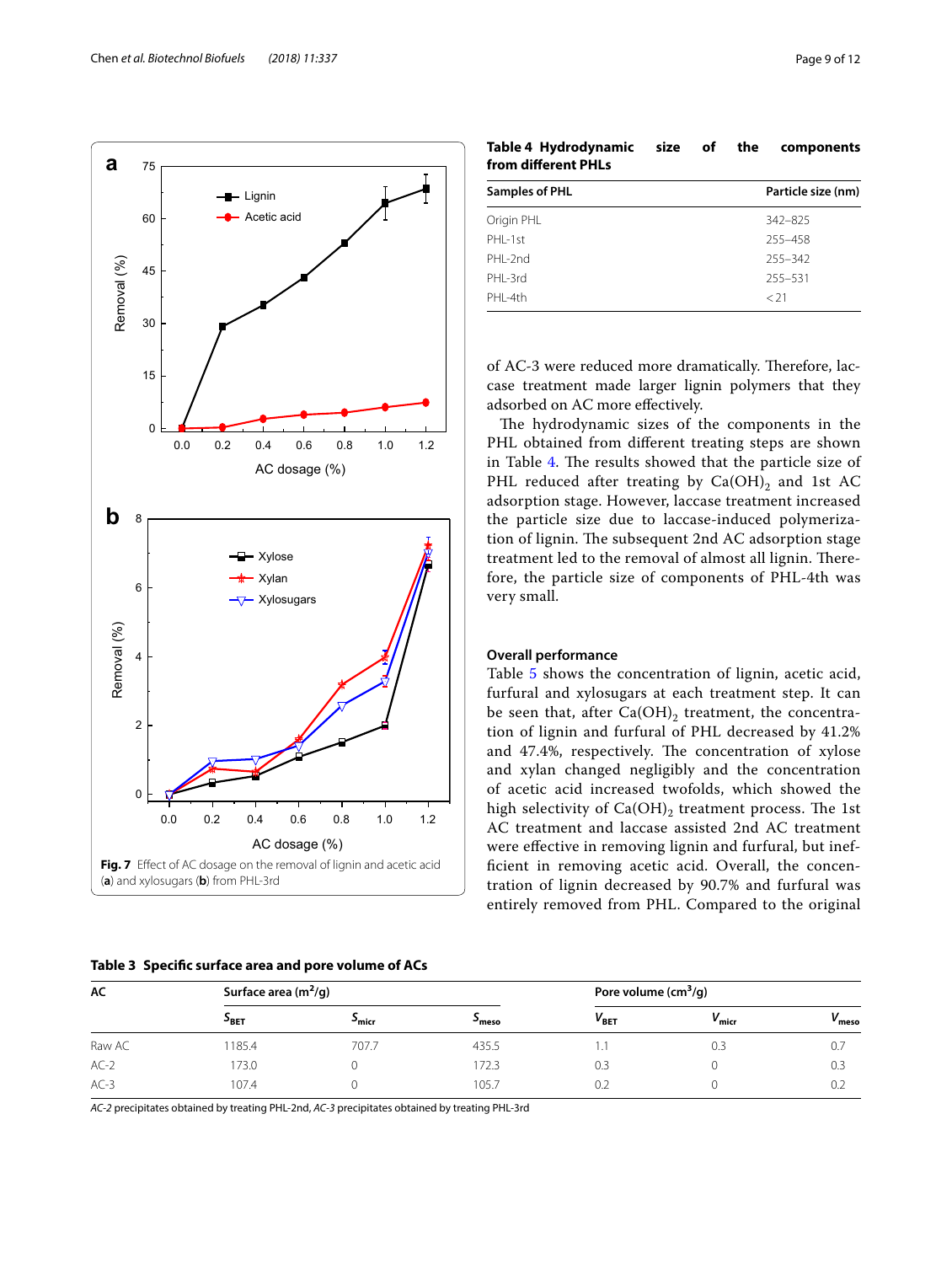| <b>PHL</b>  | Lignin (g/L)   | Acetic acid (g/L)        | HMF(q/L)       | Xylose (q/L)    | Xylan (g/L)     | Xylosugars (g/L) |
|-------------|----------------|--------------------------|----------------|-----------------|-----------------|------------------|
| Origin PHL  | $9.7 + 0.49$   | $6.2 + 0.26$             | $1.9 + 0.1$    | $12.3 + 0.68$   | $23.3 \pm 0.79$ | $35.6 \pm 1.47$  |
| $PHI - 1st$ | $5.7 + 0.29$   | $11.7 + 0.59$            | $1.0 \pm 0.04$ | $12.1 \pm 0.56$ | $23.1 \pm 0.99$ | $35.2 \pm 1.55$  |
| PHL-2nd     | $2.6 \pm 0.17$ | $11.2 + 0.34$            | 0.1            | $11.8 + 0.47$   | $21.3 \pm 0.89$ | $33.1 \pm 1.36$  |
| PHI-4th     | $0.9 + 0.07$   | $12.7 + 0.55$            |                | $11.6 \pm 0.52$ | $20.5 \pm 0.98$ | $32.1 \pm 1.5$   |
| Removal (%) | 90.7           | $\overline{\phantom{0}}$ | 100            | 5.7             | 12.0            | 9.9              |

<span id="page-9-0"></span>**Table 5 Efect of diferent treating steps on the concentration of PHL components**



<span id="page-9-1"></span>PHL, the concentration of xylosugars decreased by 9.9% (12% xylan and 5.7% xylose). In another work, the application of polydimethyl diallyl ammonium chloride (PDADMAC) led to 36.8% sugar removal and 70.3% lignin removal  $[14]$  $[14]$ . The PHL treatment of lime-resin resulted in 95% lignin removal and 21.2% sugar removal [[31](#page-11-30)]. Comparatively, the combination of  $Ca(OH)_2$ , AC and laccase treatment process was more efective in this work.

#### **Proposed process for lignin removal from PHL**

Figure [8](#page-9-1) shows a proposed process for contaminant removal from PHL and xylosugars production. This process includes  $Ca(OH)$ , treatment, AC adsorption, laccase assisted AC treatment and xylosugar purifcation, which were proposed based on the results obtained in this work. There were two advantages for using  $Ca(OH)_2$ treatment in the frst step: (1) pH adjustment of PHL and  $(2)$  contaminant removal. The 1st AC adsorption could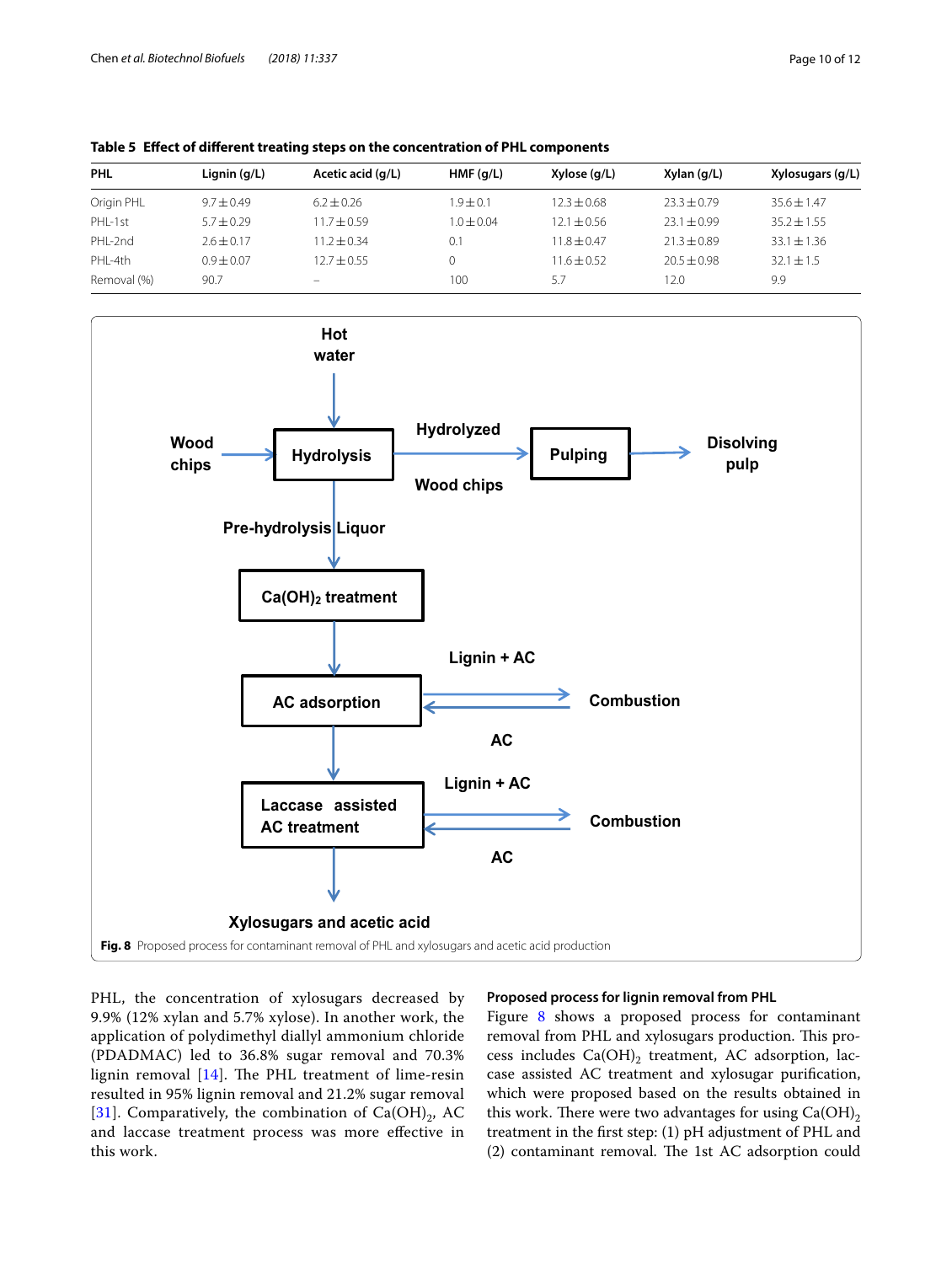| Samples of AC | Ash (%) | C(%) | H(% ) | O(%) | N(% | S(%) | HHV (MJ/kg) | <b>Total HHV</b><br>for 1 kg of AC<br>(MJ) |
|---------------|---------|------|-------|------|-----|------|-------------|--------------------------------------------|
| Raw AC        | 3.4     | 77.7 | 2.9   | 16.0 | 0.3 | 0.2  | 28.8        | 28.8                                       |
| $AC-1$        | 5.4     | 65.1 | 3.5   | 25.7 | 0.3 | 0.1  | 24.1        | 37.7                                       |
| $AC-3$        | 6.3     | 64.4 | 3.3   | 25.7 | 0.3 |      | 23.6        | 31.6                                       |

<span id="page-10-0"></span>**Table 6 Analysis of elements and property of AC from the diferent treating steps**

further remove macromolecular lignin from the PHL that was already treated by  $Ca(OH)_2$  (i.e., from PHL-1st). Lignin would be efectively adsorbed on AC, and the treated AC could be activated and recovered for reuse in a reactor via oxidation using different chemicals. The combination of laccase and 2nd AC treatment could help further remove the residual lignin and furfural from the PHL. The AC treated in the 2nd AC stage can be combined with that treated in the 1st AC stage to be activated and recovered for reusing. The laccase and lignin can be desorbed from AC, e.g., via steam or alkaline treatment [[32,](#page-11-31) [33](#page-11-32)]. The purified PHL with xylosugars and acetic acid could be used to produce value-added products, such as ethanol and xylitol  $[34, 35]$  $[34, 35]$  $[34, 35]$ . The presence of acetic acid in PHL would help the production of xylose [[36,](#page-11-35) [37](#page-11-36)].

Despite promising results, the order of process steps may be altered for better outcomes and the authors are currently working on this aspect. After optimizing the process, economic analysis should be conducted to validate the feasibility of the developed process.

Analysis of elements and property of AC from the different treating steps are shown in Table [6.](#page-10-0) It can be seen that the high heating value (HHV) of the treated AC increased due to the extra thermal energy from burning lignin and other components adsorbed onto AC. The adsorption of lignocelluloses increased the overall mass of the AC-based product and the elemental compositions of the treated AC changed compared to those of the untreated AC. In addition, the adsorbed lignocelluloses may have diferent structures, which may be another reason for diferent HHV of the treated AC [\[3\]](#page-11-2).

Although the results showed promising contaminant removals and a strategy for energy recovery, the impact of the process on down steam fermentation processes for conversion of xylosugars to value-added products has not been examined in this work. Also, economic analysis and feasibility studies need to be conducted to determine the overall proftability of the proposed process.

# **Conclusions**

A novel process for separating contaminants from PHL was attested experimentally at a lab scale.  $Ca(OH)$ <sub>2</sub> treatment was effective in selectively removing lignin and furfural from PHL without infuencing

the concentration of xylosugars. The 1st AC adsorption could remove lignin and furfural efectively and was inefective in removing acetic acid. Xylan was more adsorbed on AC than xylose. Interestingly, the in situ system of laccase and AC improved the removal of contaminants by 17.6%, and this improvement was originated from the polymerization tendency of laccase for lignin. Overall, the removal rates of lignin, furfural and xylosugars were 90.4%, 100% and 9.9%, respectively. Based on the results, a new process was proposed for purifying PHL for downstream sugar-based biorefneries and generating heat that can be potentially used in the proposed process.

#### **Authors' contributions**

JC was the main author of this work. MH, JD and FX conducted laboratory experiments for this work. GY was the lead supervisor of the group on this project and PF provided an overall assessment of this work. All authors read and approved the fnal manuscript.

#### **Authors' information**

Dr. Jiachuan Chen is a professor and Vice-chairman of China Technical Association of Paper Industry. He has been working on the extraction, separation and purifcation of celluloses, hemicelluloses and lignin from wood, straws and pulping spent liquors. He has also been working on the preparation of bioproducts and functional materials.

Jiran Dong is a full-time graduate student. She has been working on the separation and purifcation of hemicelluloses from pre-hydrolysis liquor. She has also been working on the preparation of functional xylooligosaccharide.

Guihua Yang is a professor, Experts of State Council Special Allowance and Taishan Scholar. She has been working on the separation and purifcation of celluloses, hemicelluloses and lignin from various fber resources and pulping spent liquors. She has also been working on the environmentally friendly technologies for the production of high yield pulp and on the preparation of functional materials.

Feng Xu is a full-time graduate student. He has been working on the separation and purifcation of hemicelluloses from pre-hydrolysis liquor.

Dr. Ming He is working on the production and application of nanocellulose-based functional materials for various fber products. He is currently a full-time lecturer at Qilu University of Technology.

Dr. Pedram Fatehi is an associate professor, Canada Research Chair (Tier II) and Industrial Research Chair of Chemical Engineering Department at Lakehead University, Canada. He has been working on the production of value-added materials from lignin and hemicellulose.

#### **Author details**

<sup>1</sup> State Key Laboratory of Bio-based Materials and Green Papermaking, Qilu University of Technology (Shandong Academy of Sciences), Jinan 250353, Shandong, China. 2 Green Processes Research Centre and Department of Chemical Engineering, Lakehead University, Thunder Bay, ON P7B 5E1, Canada.